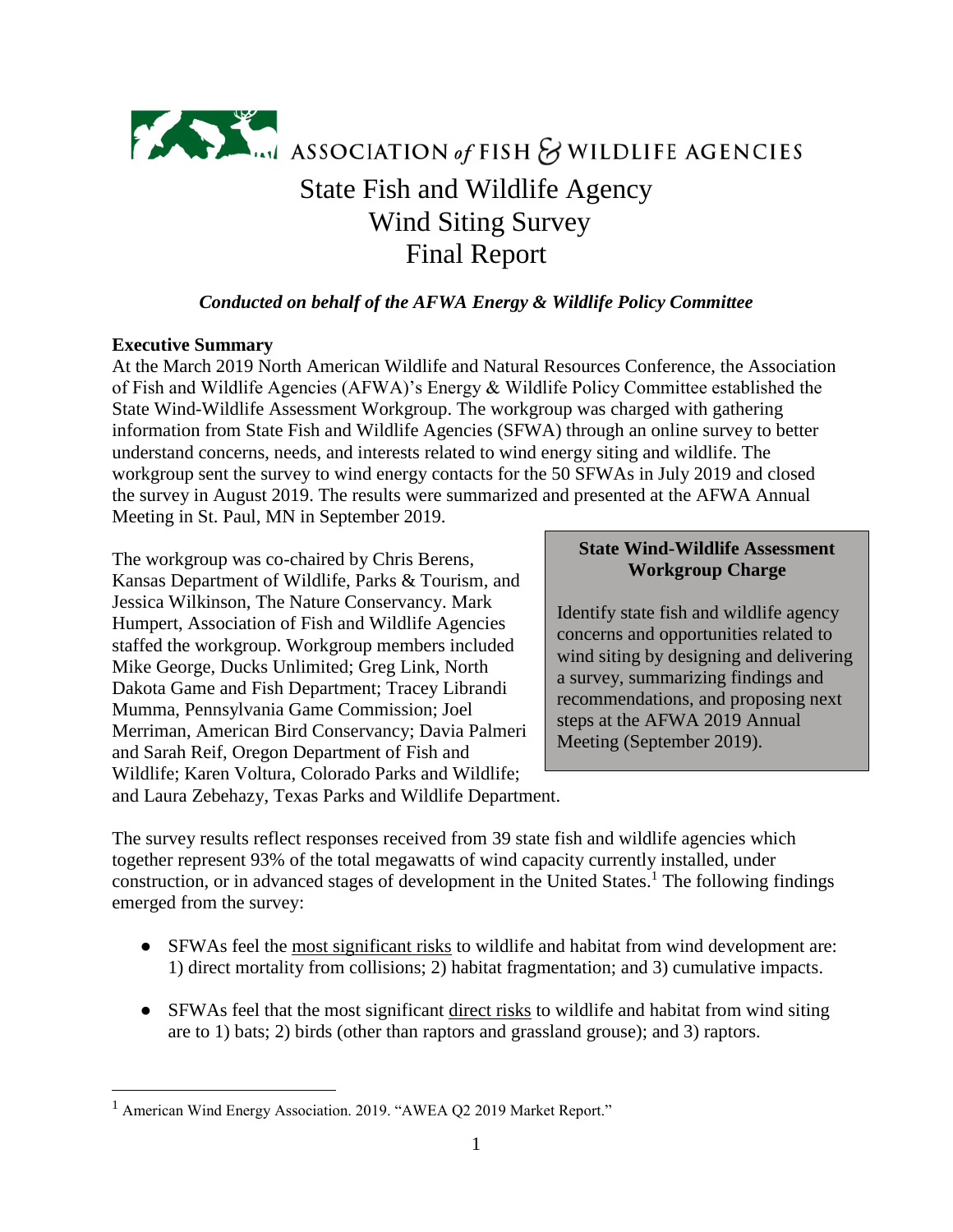- SFWAs feel the most significant indirect risks to wildlife and habitat are to 1) mammals (non-bats); 2) birds (other than raptors and grassland grouse); and 3) grassland grouse.
- SFWA feel the most significant cumulative risks to wildlife and habitat from wind siting are to 1) bats; 2) birds (other than raptors and grassland grouse); and 3) raptors.
- SFWAs feel that current wind-wildlife science is doing an adequate job of addressing direct impacts, it is doing only a moderately good job of addressing indirect impacts, and it is doing a poor job of addressing cumulative impacts.
- SFWAs are interested in improving coordination and communication with wind energy developers. Specifically, they are interested in exploring ways to: 1) require or encourage developers to coordinate with them earlier and more frequently throughout the project development process; 2) improve the consistency of coordination practices among the wind development industry; and 3) improve the amount of information that is shared with fish and wildlife agencies throughout the project siting process.
- While states have a range of authorities and mechanisms to require or encourage consultation on the impacts to fish and wildlife from wind projects, no SFWA that responded had direct project approval authority.
- Only half of the responding SFWAs are very familiar with the federal Wind Energy Guidelines (WEGs). While very few states believe the WEGs have been effective at supporting low-impact wind siting, a strong majority of states believe that the effectiveness of the WEGs could be improved by updating their substance and/or application.
- States identified those mechanisms they feel would be most effective at ensuring early consultation on wind projects: require other agencies (such as state public service commissions) to consult with the SFWA; improve the substance and/or application of the federal wind energy guidelines; and adopt state regulations on wind energy siting.
- SFWAs have access to wind-wildlife science, but the vast majority would like more information. They are most interested in additional science on: 1) post-construction minimization technology (e.g., deterrents); 2) strategies to avoid, minimize, and offset impacts to bats (compensatory mitigation); and 3) cumulative impacts of wind development on species and habitat. SFWAs are most interested in having this information delivered via email or webinar.
- SFWAs do not feel that developers share the majority of pre-/post-construction monitoring data with them. They do feel that this information is helpful for informing siting and regulatory decisions and believe that there is a lot of opportunity to develop and apply more consistent pre/post-construction monitoring protocols.
- Very few SFWAs are seeing wind projects that compensate for impacts to habitat or species that are not regulated by the federal Endangered Species Act or Clean Water Act.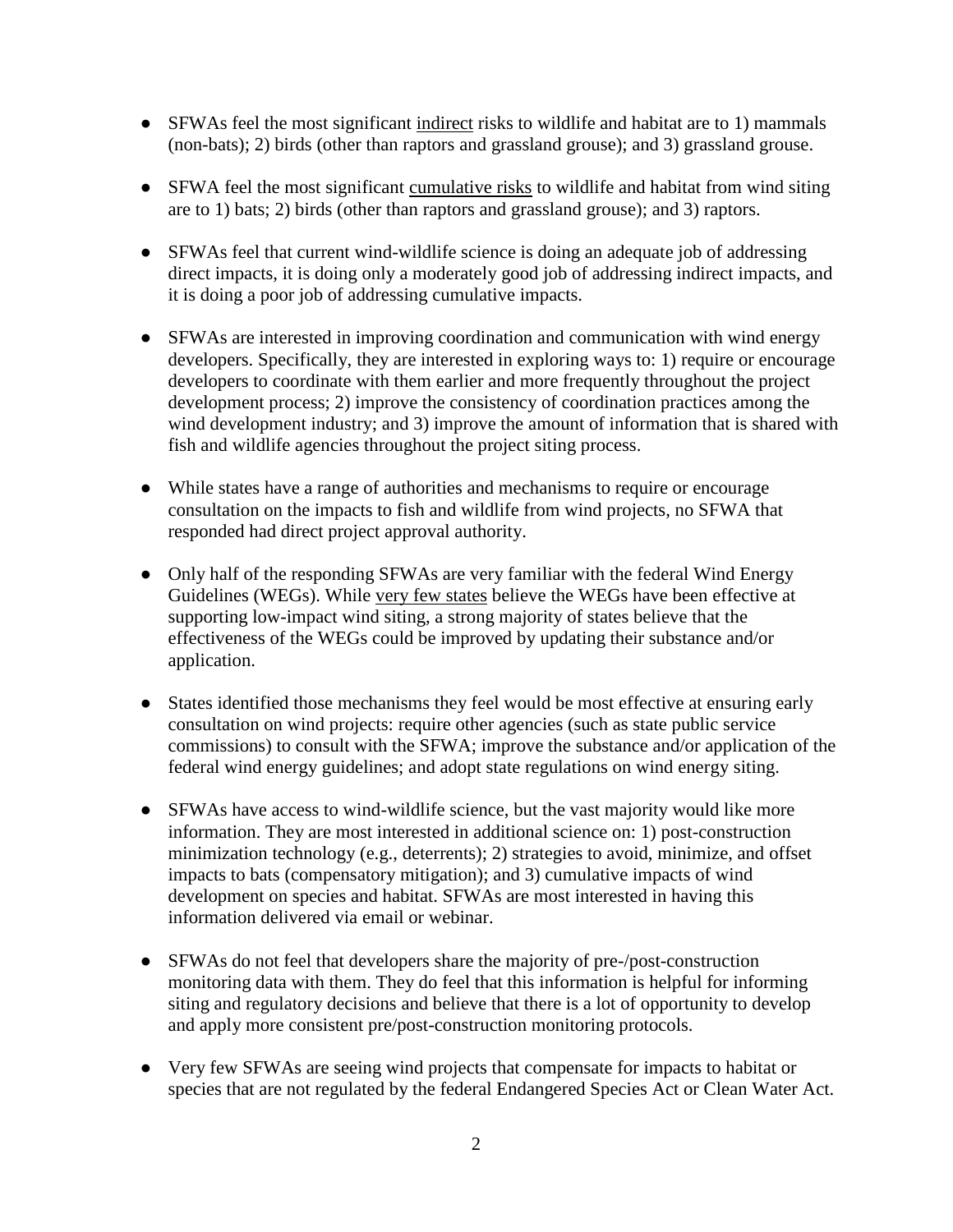SFWAs believe, however, there is strong interest or opportunity to develop voluntary compensatory mitigation programs in their state.

● SFWAs are very interested in increasing interstate coordination/communication on wind siting issues. They believe this coordination would be most beneficial if carried out quarterly or biannually.

### **Methods**

An online survey was sent to wind energy points of contact in each SFWA in late July 2019. The survey was closed in August 2019. The survey results were summarized and reviewed by the State Wind-Wildlife Assessment Workgroup and distributed to members of the AFWA Energy & Wildlife Policy Committee in mid-September 2019. The results were also presented to the committee at the September 2019 AFWA Annual Meeting. After discussing the results of the survey, committee leadership instructed the workgroup to compile the results into a final report and distribute it to SFWA Directors, Energy & Wildlife Policy Committee members and others.

#### **Results**

 $\overline{a}$ 

Thirty-nine (39) SFWAs responded to the survey (Figure 1). These states represent 93% of the total megawatts of wind capacity currently installed, under construction, or in advanced stages of development in the United States.<sup>2</sup> California submitted two responses and thus is counted twice in the results. One state submitted an anonymous response.





<sup>2</sup> American Wind Energy Association. 2019. "AWEA Q2 2019 Market Report."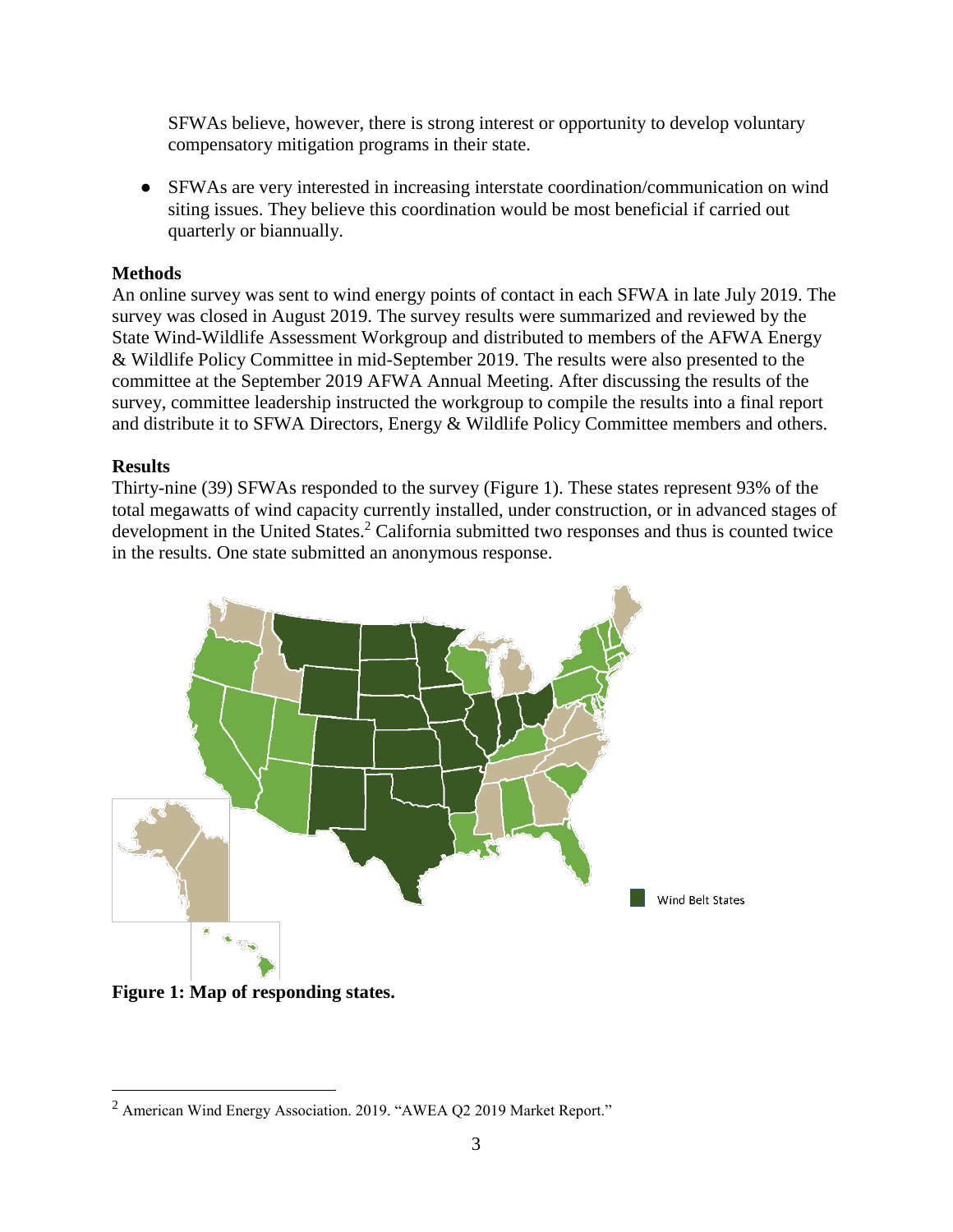Below is a summary of the responses organized into seven thematic areas.

### 1. Identified risks – general

 $\overline{a}$ 

States were asked to rank the most significant risks to wildlife and habitat from wind development and operation. The top three risks identified by states are: 1) direct mortality; 2) habitat fragmentation; and 3) cumulative impacts.

SFWAs were asked what groups of species and habitat they believe are most at risk from the direct, indirect, and cumulative effects of wind siting.<sup>3</sup>

- For **direct impacts**, SFWAs feel that the most significant risks are to bats (94.9%); birds other than raptors and grassland grouse (76.9%); and raptors (76.9%).
- For **indirect impacts**, SFWAs feel that the most significant risks are to mammals other than bats (56.8%); birds other than raptors and grassland grouse (56.8%); and grassland grouse (48.6%).
- For **cumulative impacts**, SFWAs feel that the most significant risks are to bats (83.8%); birds other than raptors and grassland grouse (73.0%); and raptors (62.2%).

### 2. Current trends in consultation with SFWAs

SFWAs were asked a series of questions related to when in the project development process developers consult with them, the frequency of that consultation, and the quality of that consultation (e.g., how much of the collected data are shared with them). Consultation was defined broadly as communicating by email, requesting in-person meetings, etc.

When asked how regularly wind developers consult with their agency when siting new projects, we received 36 responses. Forty-seven percent (47.3%) of states responded that they are consulted on every project or that some developers consult with them on every project. Fiftythree percent (52.8%) of states responded that most developers consult with them once or never.

SFWAs were asked how frequently throughout the project siting and design process developers consult with them. We received 30 responses. Seventy-seven percent (76.7%) of responding states reported that developers consult with them frequently or several times throughout the process; 23.4% of the states reported that developers consult with them only once or never.

Ninety-one percent (90.6%) of states reported that the frequency with which developers consult with them is very dependent on which specific developer is involved.

States were asked when in the development process developers consult with them and how much information is shared at each stage. <sup>4</sup> States reported that very little information on siting is shared

<sup>&</sup>lt;sup>3</sup> The Workgroup noted that the results from this and other questions may be influenced by regional differences in the distribution and presence of specific groups of species. For example, threatened or sensitive grassland grouse species are not present in all of the responding states and thus states without these species would be unlikely to identify grassland grouse as a group of species of significant concern.

<sup>&</sup>lt;sup>4</sup> Stages were defined as following: I. Prospecting – Very early in the process when they are considering multiple sites, before they have secured land control, and/or before they have a power purchase agreement in place; II. Early development – when they are conducting preliminary site visits, starting to secure land control, etc.; III. Intermediate – when they are undertaking wildlife monitoring and data collection, and/or some land controls have been secured;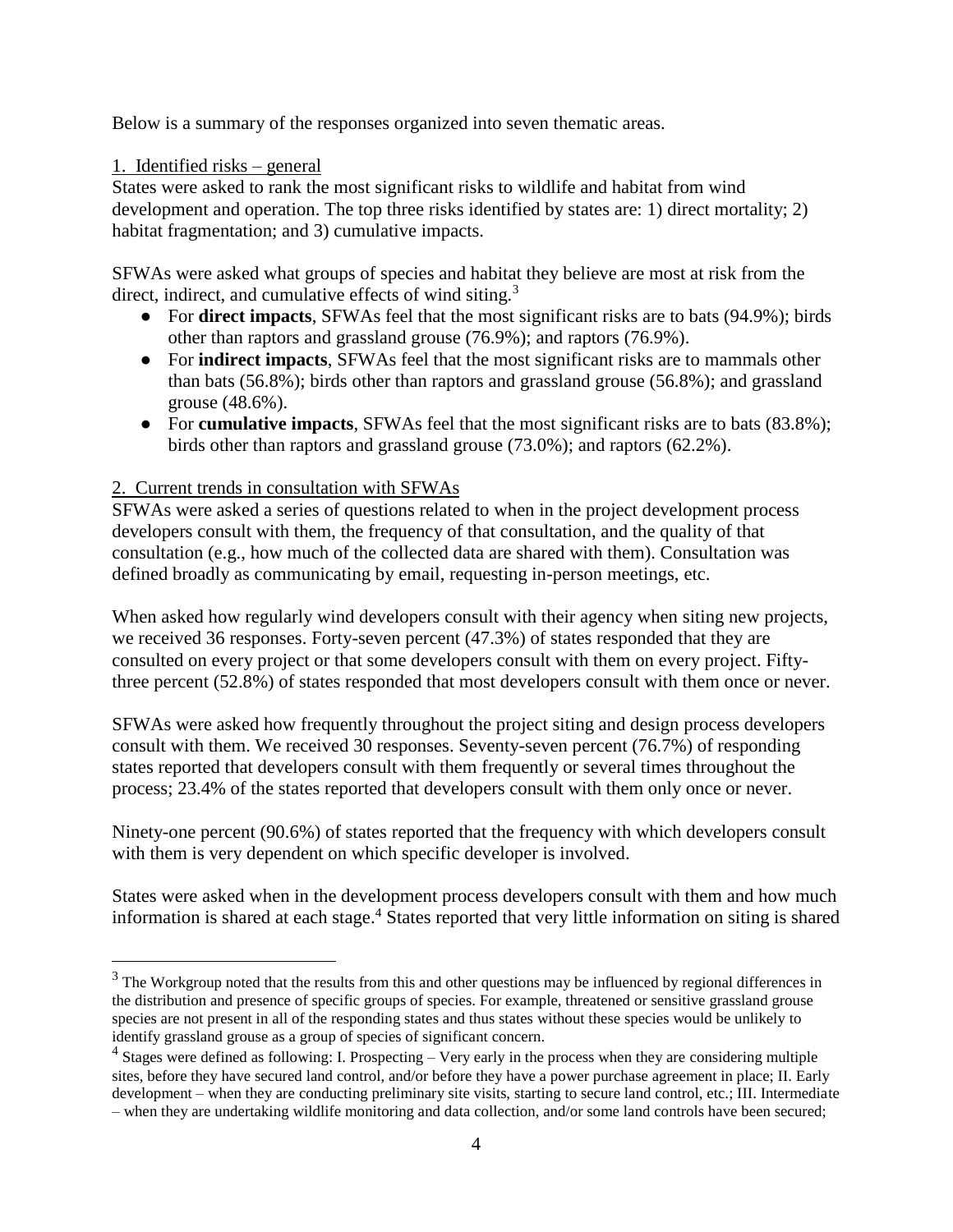with them early in the development process and that the amount of information provided to them increases as the process nears its final stages (Figure 2). For example, during the prospecting stage, 61.5% of states reported that developers share very little or no data. By the final development phase, this number drops to 22.0% (i.e., 78% of states report that developers share some or extensive amounts of data during the final development phase).

SFWAs were asked about the types of information wind developers most frequently request from their agency. States are most frequently asked for information on the presence of regulated species or their habitat (81.6%). Less frequently, developers request information on the presence of sensitive but unregulated species or their habitat (50.0%), very general information on species or habitat of interest to the agency (50.0%), and known areas of wildlife congregation (42.1%). Developers infrequently request information on agency recommendations for effective minimization measures, such as deterrent technologies and smart curtailment approaches (28.9%), agency recommendations for effective approaches to compensate for impacts to species and habitat (23.7%), and information on areas of intact habitat sensitive to the effects of fragmentation  $(7.89\%)$ .<sup>5</sup>



**Figure 2: Project Development Process and Amount of Information Shared.**

 $\overline{a}$ 

SFWAs largely feel that there are ways that early consultation with their agencies could be improved (86.8%).

Developers may be hesitant to share project and location details with agencies early in the development process due to concerns that open records statutes may force the release of proprietary/confidential business information that can affect their competitive advantage. SFWAs were asked if they have the ability to ensure that, if shared, early siting information can be exempted from public disclosure (e.g., non-disclosure agreements or another state mechanism

IV. Final development – during active permitting (if applicable), project is being designed, project financing is in place, and/or after having signed a power purchase agreement.

 $\frac{5}{5}$  Note that all of the types of information listed in the survey are those that the federal WEGs suggest should be considered during Tier 1, Tier 2, and Tier 3 analyses.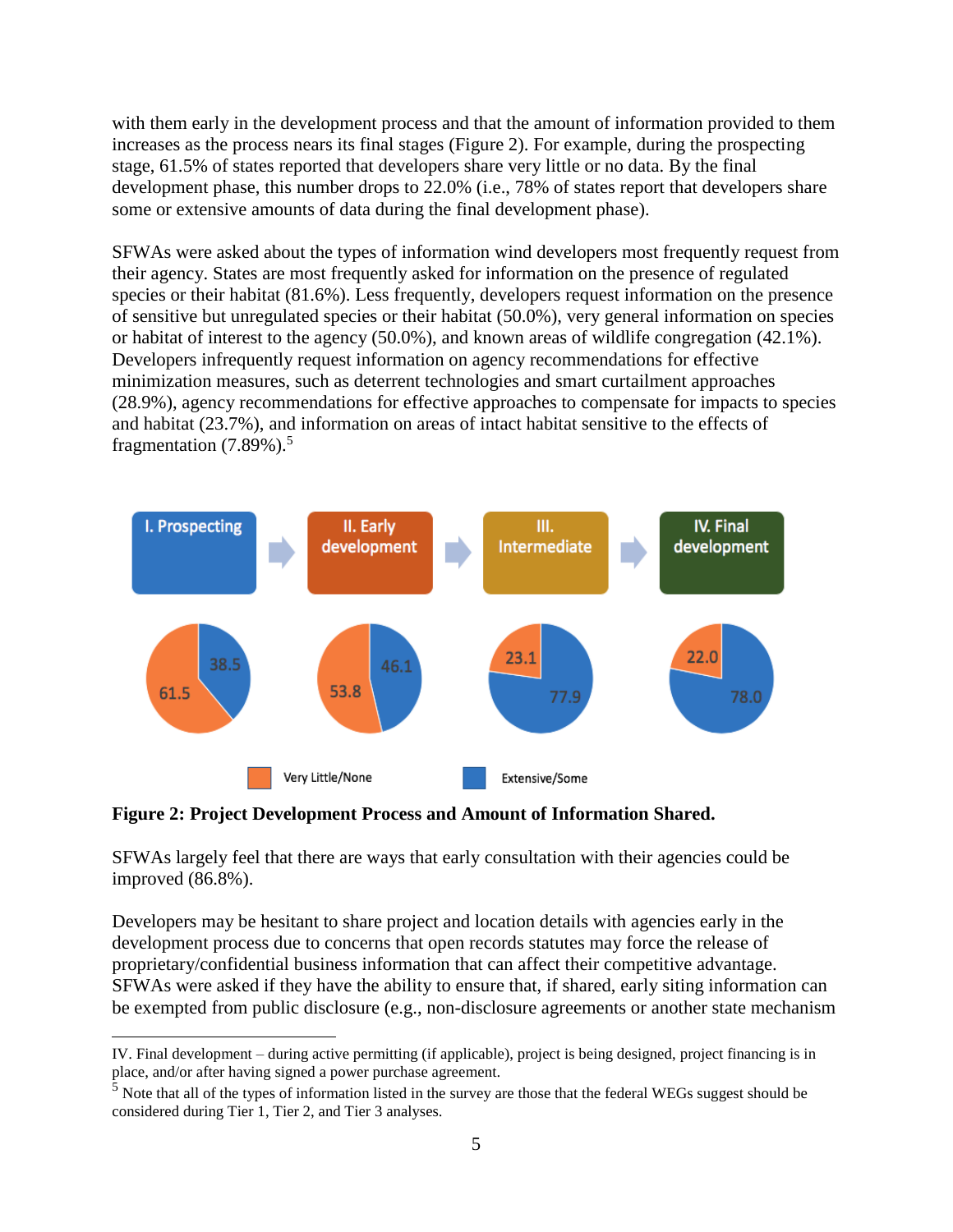that allows information shared on potential site locations to be kept private). Forty-two percent (41.7%) of states responded that they do have such a mechanism and 58.3% responded that they do not have such a mechanism. States that answered "yes" often have public disclosure statutes with exceptions for sensitive species or if records are marked as sensitive.

#### 3. Mechanisms to encourage/require consultation with agency

SFWAs were asked a series of questions about whether they have any regulatory or nonregulatory mechanisms to encourage or require developers to consult with or secure approval for projects from their agency or another state agency.

Seventy-four (74.4%) of SFWAs reported that they have some state or local regulatory authorities in place that require wind developers to consult with or secure approval from their agency, another agency, or a local government. Forty-one percent (41.0%) of states reported that developers are required to consult with the SFWA; 35.9% of SFWAs reported that a state agency other than the SFWA has project approval authority (e.g., a Public Utility Commission or similar state agency); 35.9% of states reported that local or regional governments have adopted mandatory project review or approval policies (e.g., setback requirements); and 20.5% of SFWAs reported that developers are required to consult with a state agency other than the SFWA on wildlife issues. No SFWA that responded to the survey has independent project approval authority.

For SFWAs with some regulatory authorities, 9.5% reported that these mechanisms were extremely or very effective at encouraging low-impact siting, 57.1% feel they were somewhat effective, and 33.3% feel they were not very or not at all effective (Figure 3).



#### **Figure 3: If your state has regulatory authorities, how effective are they at encouraging low-impact siting?**

Over 80% of SFWAs reported that they have non-regulatory mechanisms to encourage consultation, including state guidelines for siting and/or monitoring or geospatial siting tools. These include state wind siting guidelines (7), state guidelines for monitoring or and/or study design (7), state guidelines on impact minimization/operation (3), siting tools (3), and a gubernatorial executive order (1).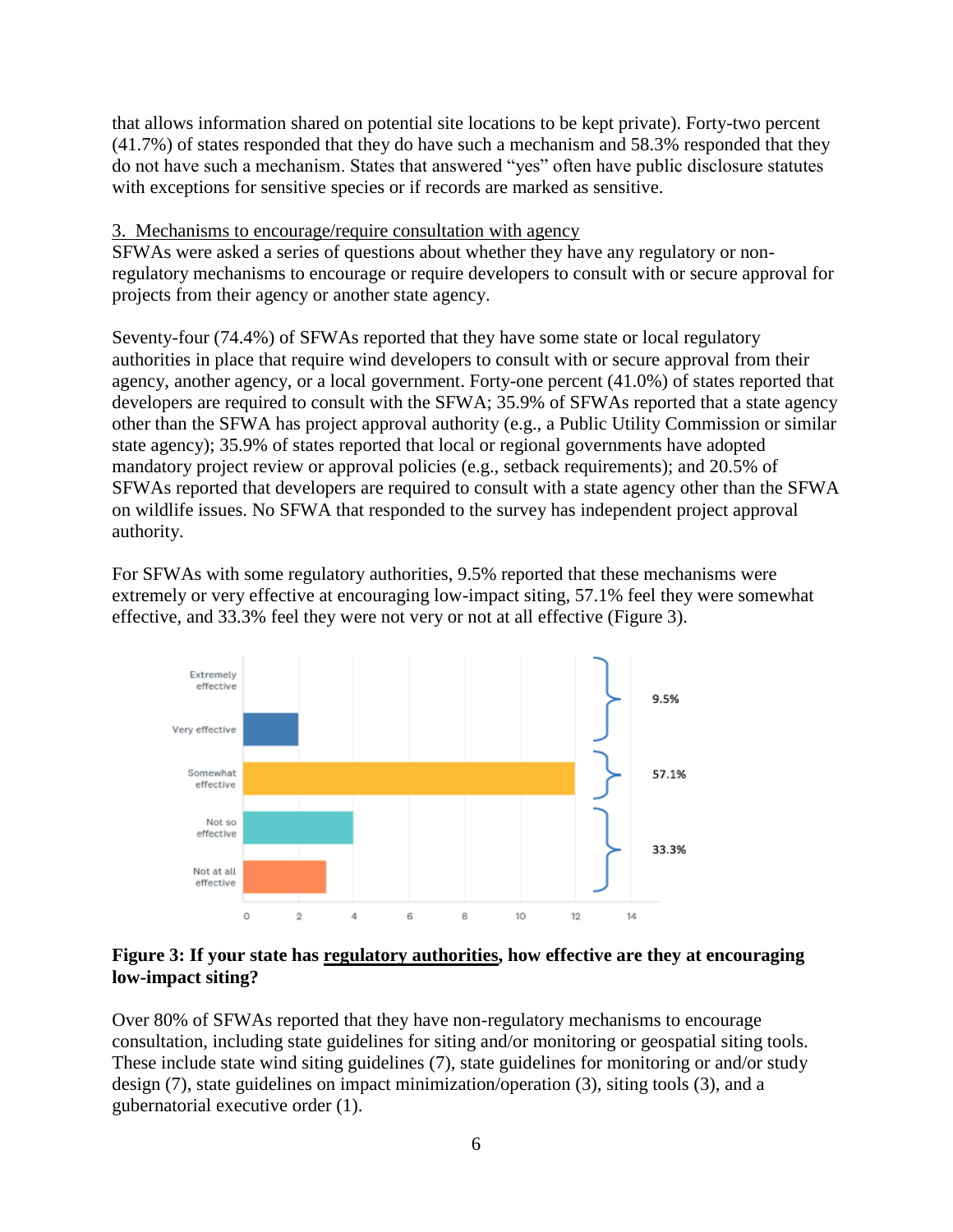Of those states with non-regulatory mechanisms, 12.5% feel they were extremely or very effective at encouraging low-impact siting, 41.7% feel they were somewhat effective, and 45.8% feel they were not very or not at all effective (Figure 4).

SFWAs were asked a series of questions about their familiarity with the U.S. Fish and Wildlife Service Land-Based Wind Energy Guidelines (WEGs)<sup>6</sup> and their effectiveness. While 48.7% of SFWAs reported that they were extremely or very familiar with the WEGs, 41% reported that they were somewhat familiar, and 10.3% reported that they are not very or not at all familiar with the WEGs (Figure 5). Sixty-three percent (63.4%) of states reported that they feel the WEGs were always or usually used by the wind industry (developers, power purchasers, those that finance wind projects) and 36.7% of SFWAs feel they were used sometimes or rarely.



**Figure 4: If your state has non-regulatory mechanisms, how effective are they at encouraging low-impact siting?**



 $\overline{a}$ 

## **Figure 5: Are you familiar with the U.S. Fish and Wildlife Service's Land-Based Wind Energy Guidelines (also known as the Wind Energy Guidelines or WEGs)?**

<sup>6</sup> U.S. Fish and Wildlife Service. 2012. "U.S. Fish and Wildlife Service Land-based Wind Energy Guidelines." [https://www.fws.gov/midwest/wind/resources/.](https://www.fws.gov/midwest/wind/resources/)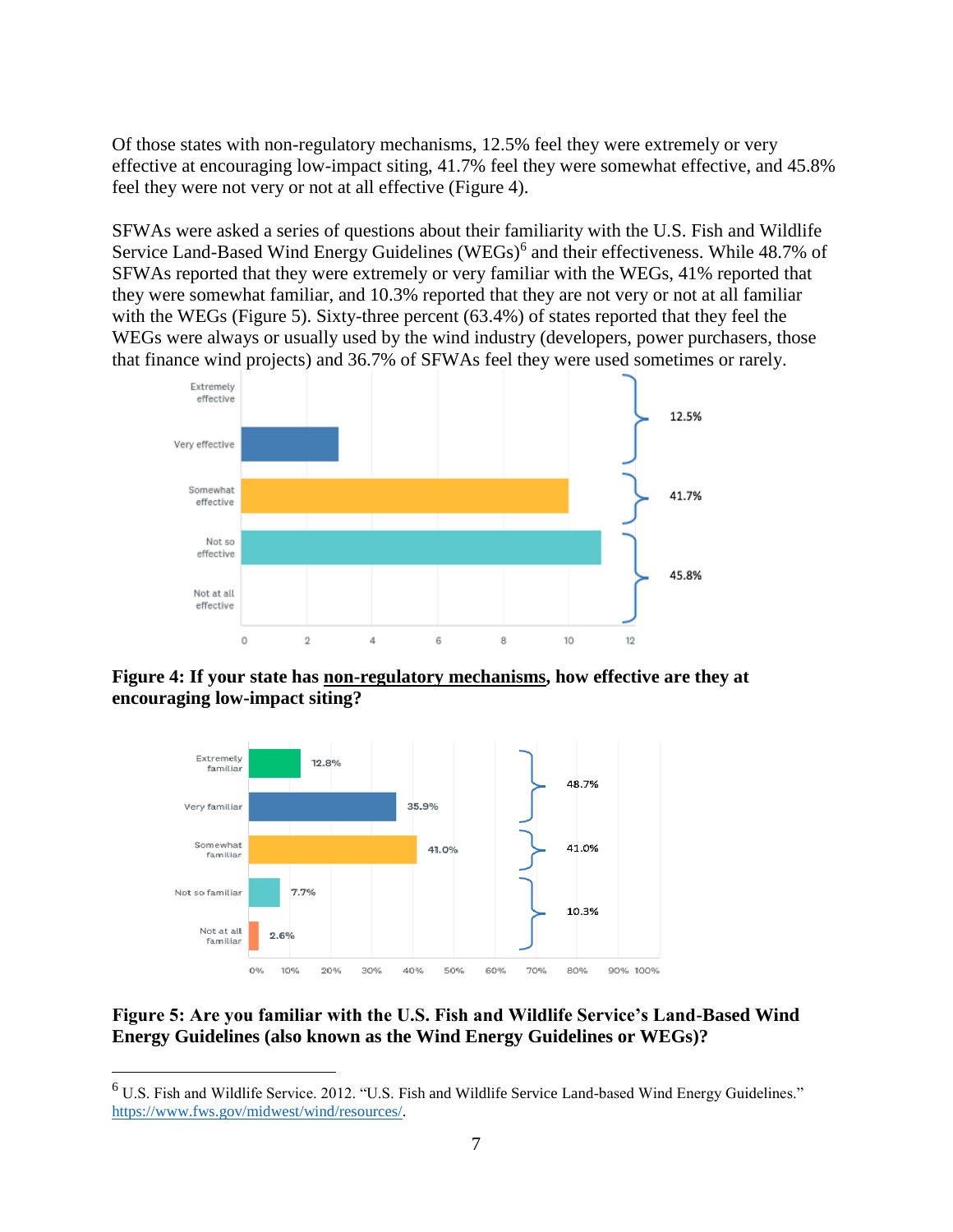When asked about the effectiveness of the WEGs in supporting low-impact wind siting, 3.3% of SFWAs reported they are very effective, 50.0% feel they are somewhat effective, and 33.3% feel they are not very or not at all effective. Thirteen percent (13.3%) of SFWAs feel they are more effective at addressing some types of impacts over others (Figure 6).



## **Figure 6: How effective do you think the federal Wind Energy Guidelines are at supporting low-impact wind siting?**

Seventy-three percent (73.3%) of responding SFWAs feel that changes to the federal WEGs would improve siting outcomes and 26.7% reported they did not think changes to the WEGs would improve siting outcomes. SFWAs identified several procedural and technical ways application of the WEGs could be changed to improve siting. For example, states noted that the WEGs are not specific enough or that they could be made more specific through development of state or region-specific guidance. Multiple SFWAs feel that the voluntary nature of the WEGs limited their effectiveness and multiple SFWAs feel that the WEGs could be updated or supplemented to recognize new technologies and provide guidance on the full range of impacts.

Finally, SFWAs were asked which mechanisms they feel have been most effective at ensuring early consideration of species and habitat conservation in wind siting. SFWAs identified the following as the most effective mechanisms: SFWA coordination with state boards of public utilities, other state agencies, Federal agencies, non-profit conservation organizations (24 states); federal WEGs (20); and state regulations (18).

#### 4. Access to and status of wind-wildlife science

States were asked to rank on a scale of 1-10 how well current wind-wildlife science is addressing impacts to wildlife and habitat. States responded that **direct impacts** were addressed adequately (6.05/10.0); **indirect impacts** were addressed moderately well (4.15/10.0); and **cumulative impacts** were poorly addressed (3.05/10.0).

SFWAs largely (56.7%) feel that they have access to the best available science on the impacts of wind development on wildlife and habitat, while 43.3% reported that they do not. The top three sources of information on wind-wildlife science for SFWAs are the American Wind Wildlife Institute (34), Association of Fish and Wildlife Agencies (28), U.S. Fish and Wildlife Service (27), and peer reviewed journals (e.g. Journal of Wildlife Management) (26) (Figure 7).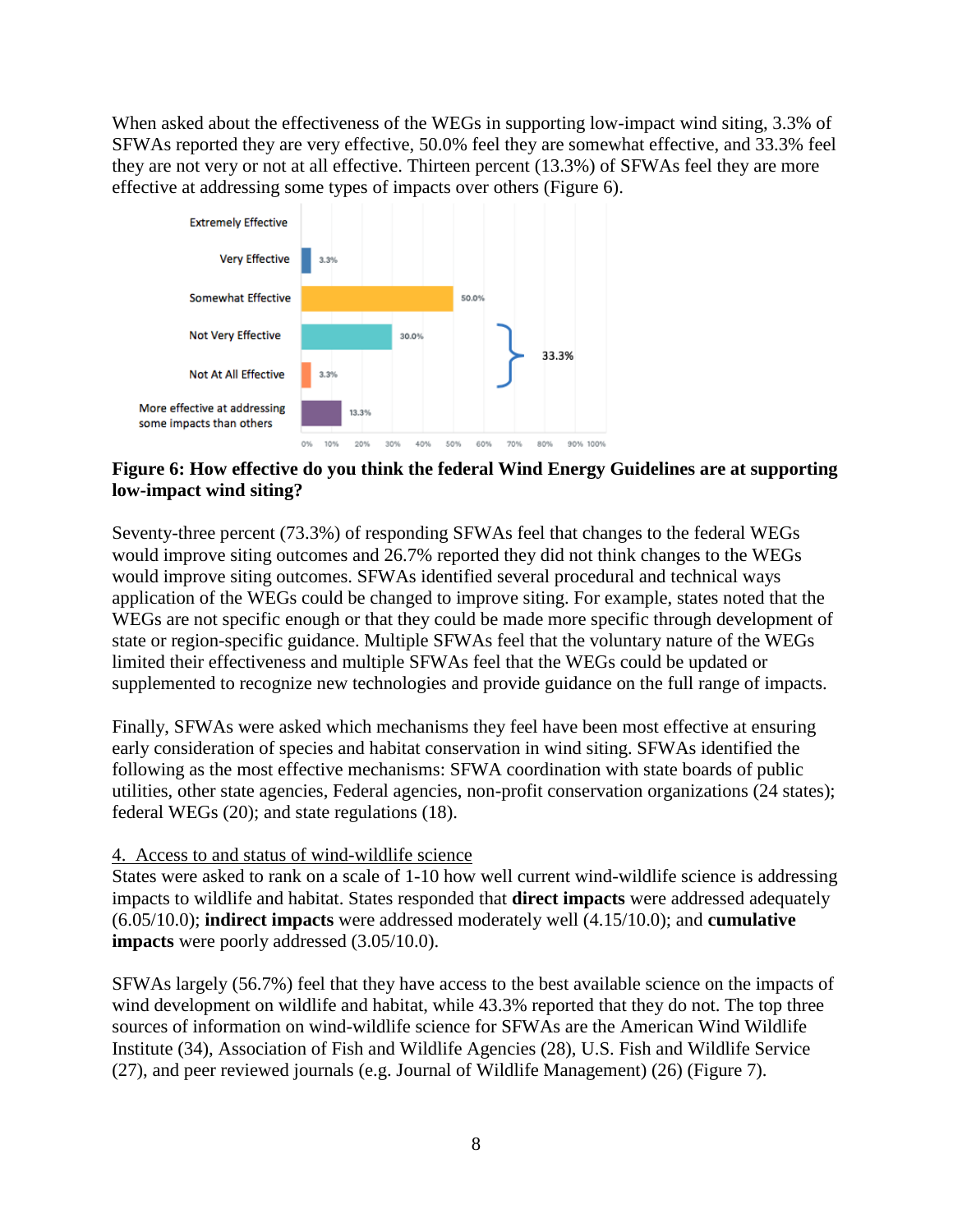

**Figure 7: From what sources do you receive information on wind-wildlife science?**

SFWAs overwhelmingly reported (89.5%) that they would be interested in receiving more regular updates on wind-wildlife science. The top three sources of wind-wildlife science from which they would like to receive more information are the Association of Fish and Wildlife Agencies (27), peer reviewed journals (e.g. Journal of Wildlife Management) (26), and Bat Conservation International (25) (Figure 8).



**Figure 8: If you would like more regular updates on wind-wildlife science, from what sources would you like to receive this information?**

When asked to identify their greatest wind-wildlife science needs, the top three identified needs were: 1) post-construction fatality minimization technology (e.g., deterrents); 2) strategies to avoid, minimize, and compensate for impacts to bats; and 3) cumulative impacts of wind development on species and habitat.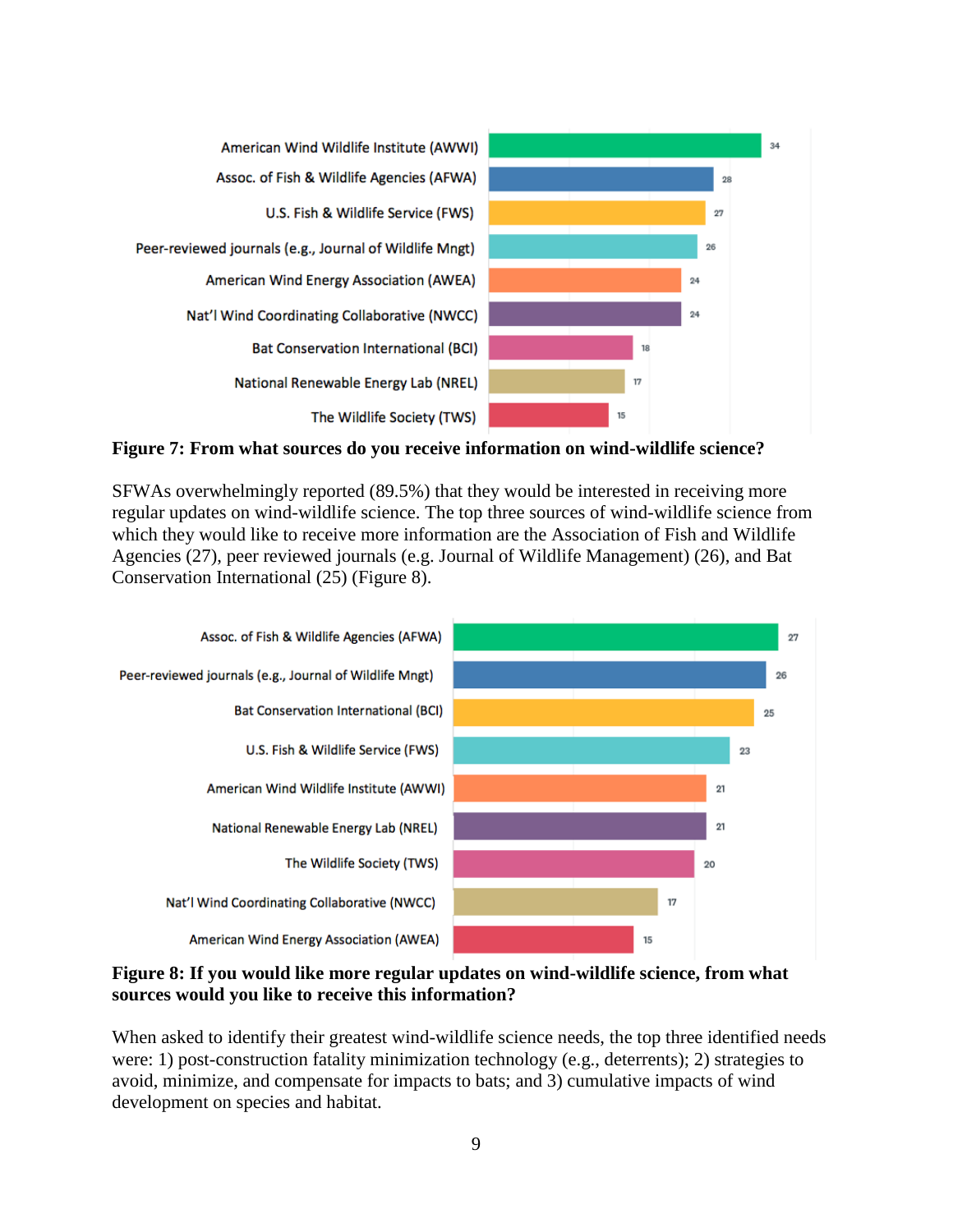SFWAs are most interested in receiving wind-wildlife science updates via webinar (91.9%), email (78.4%), and workshops in association with existing meetings (51.4%).

## 5. Pre- and post-construction monitoring data

When asked how much pre/post-construction monitoring data were shared with the SFWAs, the agencies indicated they were receiving more pre-construction data (32.4% receive all such data, 61.8% receive some, and 5.9% receive none) than post-construction data (25.0% receive all, 57.1% receive some, and 17.9% receive none) (Figure 9).

Fifty percent (50%) of SFWAs indicated they feel that the pre-construction monitoring methods used by developers are consistent while 34.4% feel that post-construction monitoring methods are consistent. The majority of SFWAs feel that the pre- and post-construction monitoring data that is collected by developers are helpful at informing siting/regulatory decisions (76.0% feel that pre-construction data are helpful and 76.9% feel that post-construction data are helpful).



## **Figure 9. How much of their pre- and post-construction wildlife monitoring data do developers share with your agency?**

#### 6. Compensation - required and voluntary

Twenty-nine percent (29.4%) of SFWAs reported that wind projects in their states are required to compensate for impacts to species and/or habitat (other than through the federal Endangered Species Act, federal Clean Water Act wetland and stream mitigation program (§404)). Fiftythree percent (52.9%) reported that there are no compensation requirements and 17.6% were unsure as to whether compensation is required.

SFWAs were also asked whether wind developers are voluntarily providing compensation for impact to species and/or habitat. Seventy-four percent (74.2%) of SFWAs reported that developers rarely or never voluntarily provide compensation, 22.6% reported that they sometimes do, and 3.2% reported that they usually do. Eighty-six percent (86.2%) of SFWAs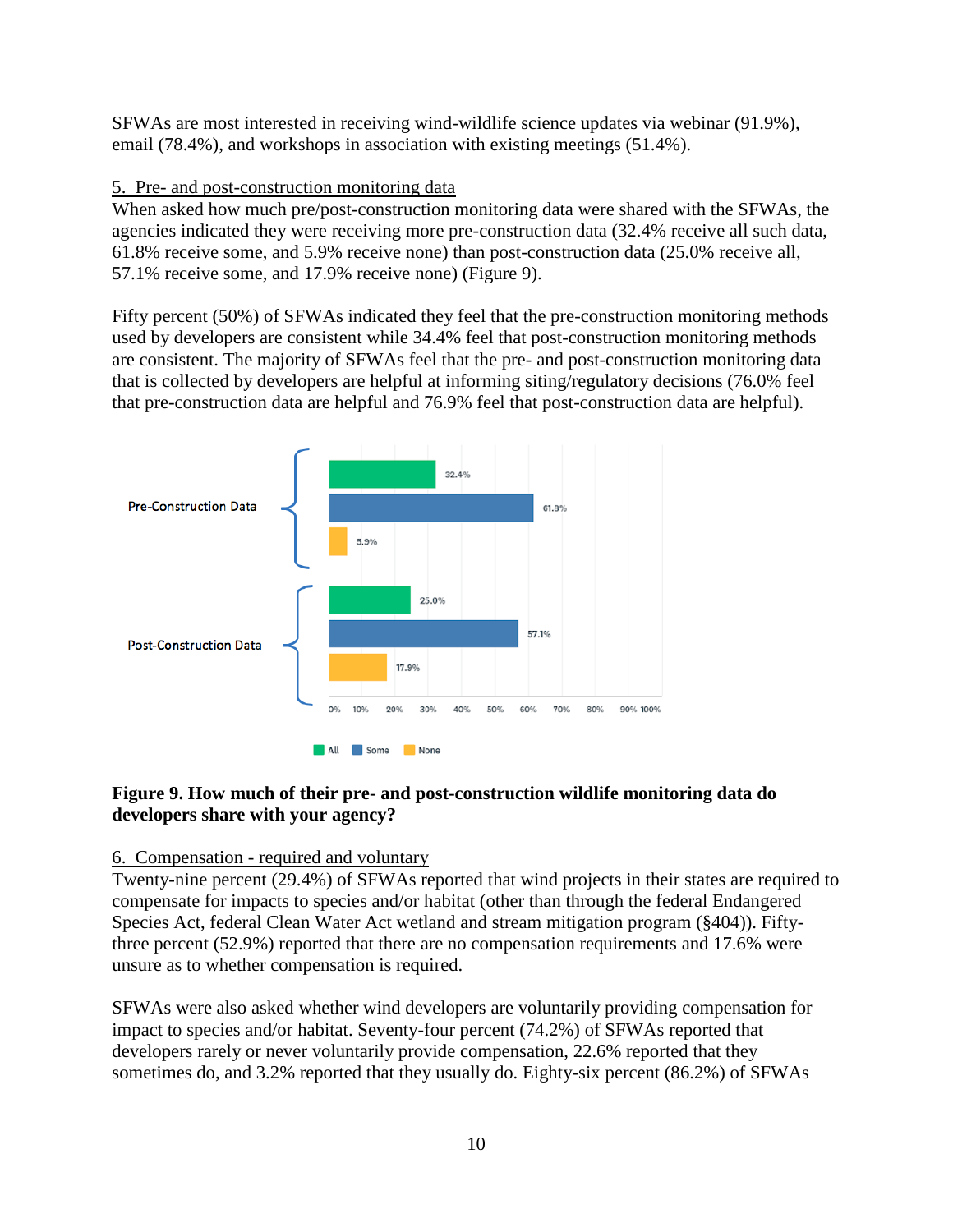reported that they are interested in or feel there is an opportunity to further advance voluntary compensation programs in their states.

## 7. Agency coordination on wind-wildlife issues

SFWAs overwhelmingly reported (81.6%) that they are interested in having a regular forum for wildlife agency project reviewers to improve interstate communication. SFWAs feel that it would be most helpful to coordinate with their counterparts in other states on a quarterly basis (50.0%), twice annually (38.2%), or annually (11.8%). Twenty-three (23) states feel that it would be most valuable for this coordination to include all interested members of the AFWA Energy & Wildlife Policy Committee, while 17 SFWAs reported that such coordination would be most valuable if participation were restricted to SFWA staff only, at least initially.

## **Discussion**

The survey of SFWA opinions on wind energy siting was the first in recent memory. With current levels of wind energy operation and projected increases to that deployment, there is a need to better understand the concerns and challenges that SFWAs are facing. The results from the survey will help the AFWA Energy & Wildlife Policy Committee and others identify needed actions to address the identified issues. Likewise, the information in the survey will be of interest to the wind energy industry to help in their work to partner with SFWAs to avoid, minimize, and offset (provide compensatory mitigation) for impacts to wildlife. The Wind Siting Working Group reviewed the survey results and identified the following next steps:

- Widely share the survey results with SFWA Directors, partners, wind energy industry, and others as appropriate through presentations and dissemination of a report. Potential venues include meetings of regional fish and wildlife associations, National Wind Coordinating Collaborative, American Wind Energy Association, American Wind Wildlife Institute, Bat Wind Energy Collaborative, etc.
- Summarize the findings in a more formal report and/or seek publication in a professional peer-reviewed journal.
- Seek ways to improve SFWAs' access to the best available science by offering quarterly webinars.
- Improve coordination across SFWAs by doing quarterly updates to committee members, wind energy contacts and others. Enlist the help of groups like the MAFWA Midwest Landscape Initiative to assist. Utilize this coordination to, among other things, share information about mechanisms are working to support low-impact wind development.
- Share SFWA identified science priorities with partners and encourage investment in these research priorities (e.g., AWWI, NWCC).
- Explore opportunities to fill AFWA's vacant Energy & Wildlife Program Manager position.